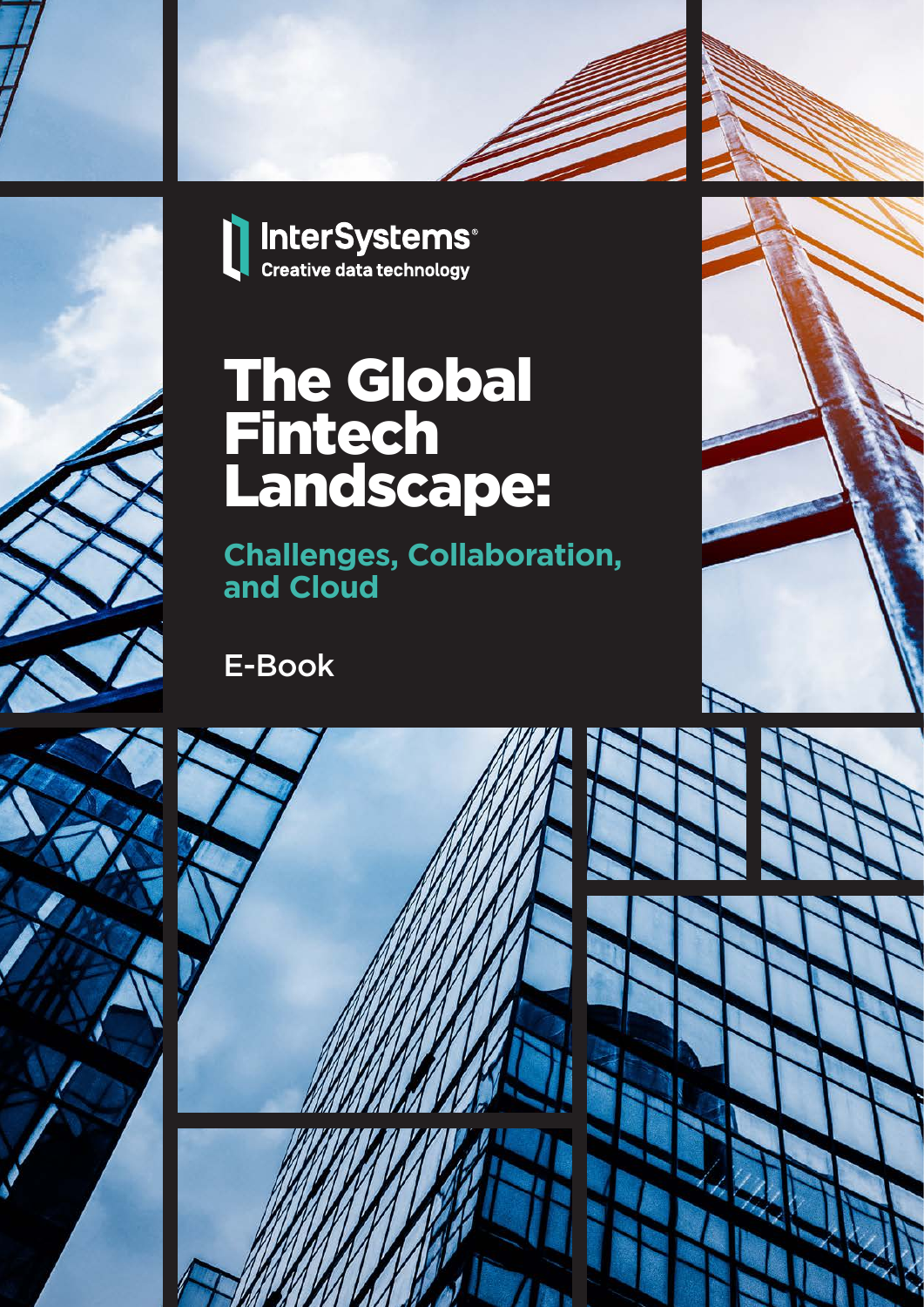## Introduction

While the Covid-19 pandemic brought about significant challenges and disruption for many organisations, for the fintech sector it also sparked dramatic growth as consumer banking and spending habits changed and traditional financial services institutions recognised the increased need for digitalisation.

With that, global fintech has gone from strength to strength, reaching a record \$98 billion of investment<sup>1</sup> in the first half of 2021, up from \$87.1 billion in H2 2020. There has also been an increase in fintechs being recognised as 'unicorns', with more than 150 fintechs worldwide<sup>2</sup> now fitting the criteria of being valued at least \$1 billion.

In the US, Robinhood, Stripe, and Chime have had great success at rivalling more traditional and established financial institutions, while across the pond in Europe, fintechs like Revolut, Starling, and Monzo have become household names. In fact, according to EY3, almost two-thirds (64%) of consumers have used one or more fintech platforms, highlighting that these players continue to jostle for primacy in the banking landscape.

Often thought of to be more agile and innovative than more traditional financial services institutions, fintechs are delivering significant value to consumers and businesses alike and have reshaped how some interact with financial services.

However, despite the success experienced by many fintechs, these organisations still tend to face a range of challenges, whether that's implementing the right technology, competing for new customers, or scaling the business.

To understand the challenges around getting the technology 'right', priorities for the coming year, and perceptions on collaboration with more traditional institutions, InterSystems surveyed over 500 senior decision makers within fintechs from 12 countries globally, including North and South America, the UK and Ireland, Singapore, and Australia.







**Global fintech investment up from \$87.1 billion in H2 2020, to a record \$98 billion in H1 of 2021**





1 https://home.kpmg/uk/en/home/media/press-releases/2021/08/covid-19-sparks-digital-investment-boom-in-uk-fintech.html

2 https://fintechlabs.com/the-157-fintech-unicorns-of-the-21st-century-march-2021-update/

3 https://assets.ey.com/content/dam/ey-sites/ey-com/en\_gl/topics/banking-and-capital-markets/ey-global-fintech-adoption-index.pdf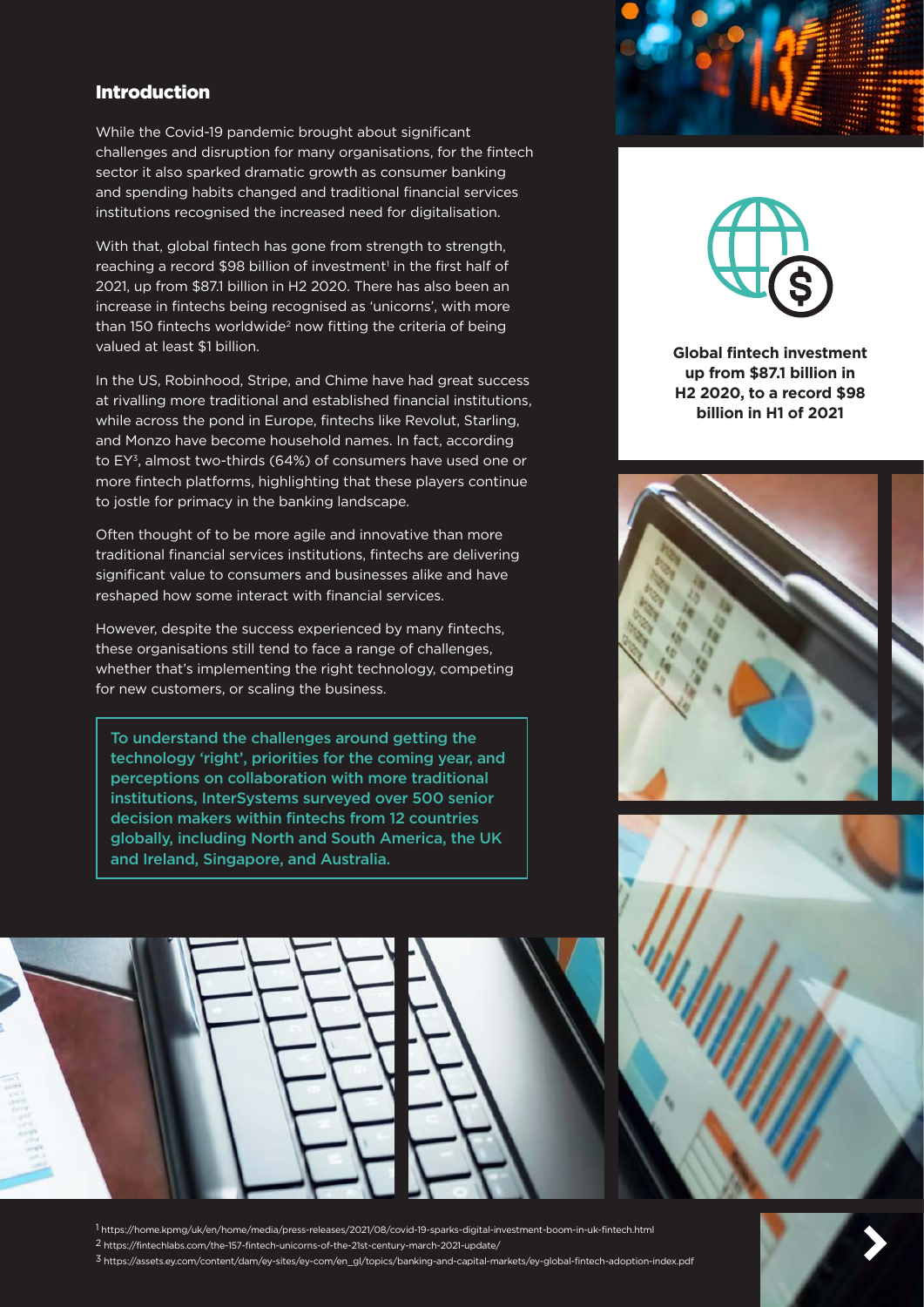

## **Top 3 biggest technical challenges**





**40**% security



**39**% cloud support / multi-cloud deployment & administration

# Technology Priorities for a Post-Covid World

An overwhelming 81% of fintechs surveyed reported data issues are their biggest technical challenge, with 41% struggling to leverage data for analytics, machine learning, and artificial intelligence, and 40% unable to connect to customers' applications and data or legacy systems.

With data largely considered to be the lifeblood of any organisation, these challenges could have significant implications for fintechs, ranging from impeding their ability to deliver the products and services their customers require to impacting their ability to comply with regulations.

Yet, despite these challenges, fintechs' sights are firmly set on the future and with that they are setting out clear technology priorities to adapt to the changing landscape. For more than a third (34%) of fintechs the biggest technology priority of the next 12 months is improving security, which is a key consideration for consumers, businesses, and banks alike when it comes to adopting new financial solutions and services.

Also topping the list of priorities for the coming year are updating IT infrastructure (30%) and customer experience (27%), which in some respects go hand in hand as consumers expect more intuitive, personalised, and digitised offerings.

Only a quarter (25%) of fintechs say their primary initiative is adding new features or services, suggesting that they are primarily focussed on getting the basics right before they explore new avenues.





**1** Improving security





**Top three technology priorities for fintechs next year**



Improving the customer experience

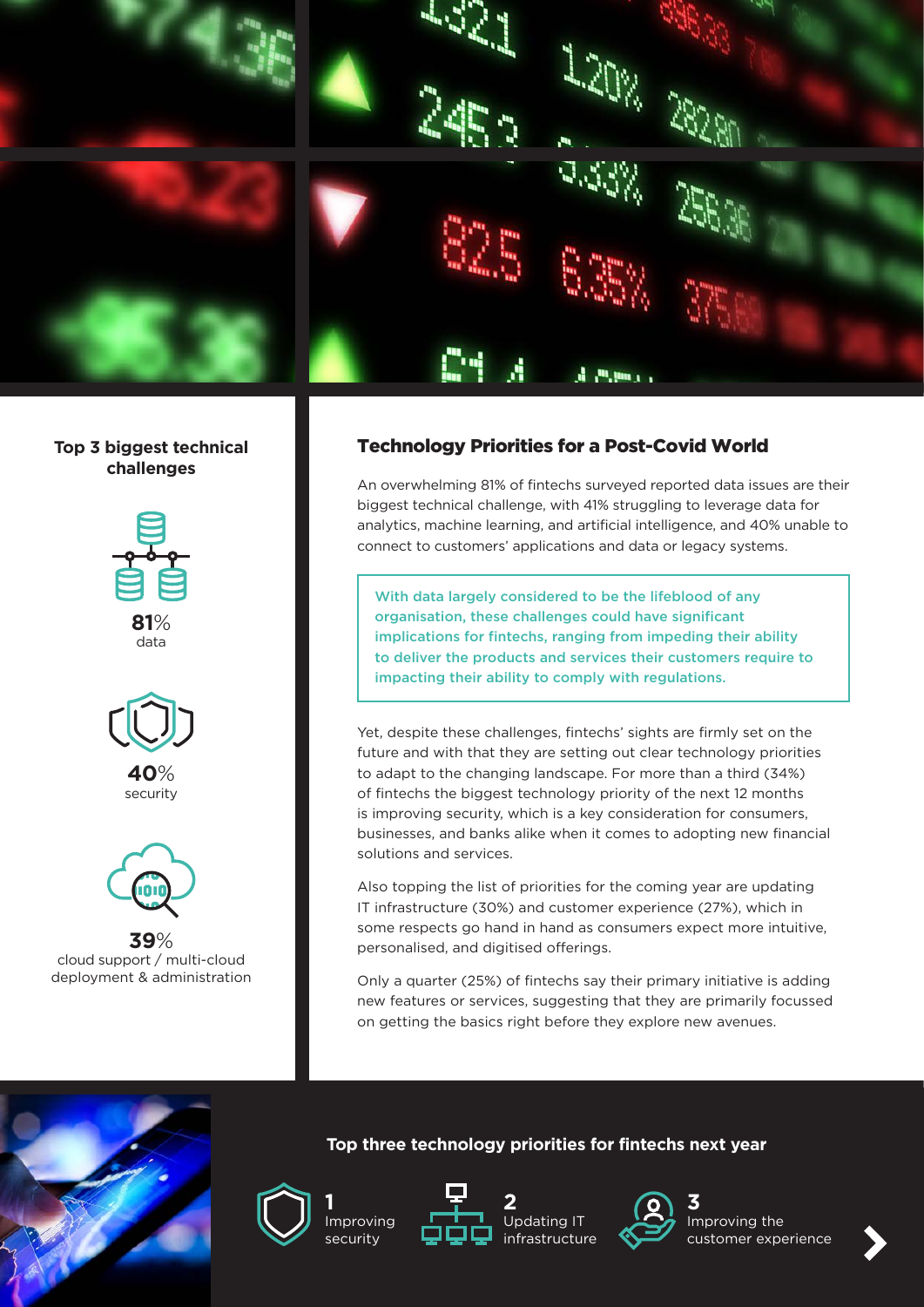## Getting the Technology Right

To make the most effective use of the new technology adoption, fintechs must first overcome issues with their existing IT infrastructure, particularly in light of the data challenges being experienced.

Encouragingly, almost all fintechs (91%) are planning to invest in new technology over the next 12 months, some of which will help them to overcome these current data challenges and focus on their priorities such as improving security and customer experience. For instance, over half (51%) expect to invest in cloud, 48% plan to invest in data management, and 45% want to implement AI and ML.

Investment in data fabric technology was also cited as a future technology investment by 42%. Implementing this new architectural approach will allow fintechs to begin to connect their data silos and gain a consistent, accurate, real-time view of their enterprise data assets.

Additionally, the use of a data fabric will enable B2B fintechs that sell their solutions to enterprise financial services organisations to create a dynamic bi-directional gateway between their applications and their enterprise customers' production applications, legacy systems, and data silos. This approach will help those fintechs to ensure that their solutions can be quickly and easily integrated within their customers' existing environments, which is particularly beneficial for fintechs looking to collaborate with banks.

Ultimately, the use of data fabric technology will empower both B2C and B2B fintechs to better meet customer demand, enhance agility, and improve competitiveness, which is the main driver of implementing new technology for more than half (55%) of respondents.

However, implementing new technology comes with its difficulties for many fintechs, with the main barriers revealed to be a lack of flexibility within their current environment to integrate new technology (54%) and a lack of internal expertise or skills (51%).

Fintechs must look at solutions which will address these challenges while continuing to leverage their existing infrastructure. This approach would allow existing legacy applications, data, and data management technology to remain in place, thereby removing complexities and the need to rip and replace their current infrastructure.

#### **Capitalising on technology investment**



**52**% improve scalability and reliability



**48**% increase agility



#### **47**% enable better integration with customers & third parties

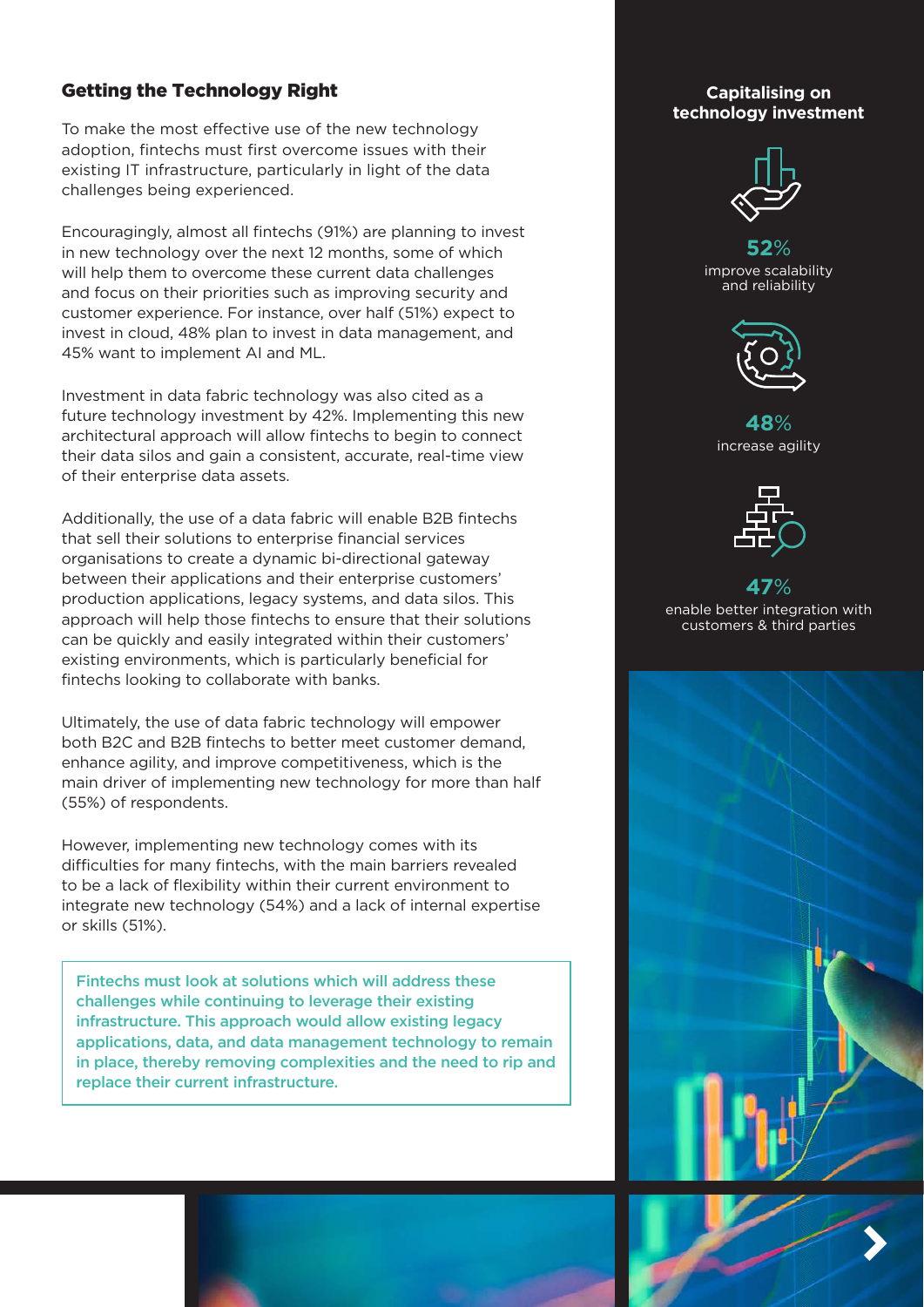## Fintechs and the Cloud

Looking at the types of applications, it is surprising that only 39% of fintechs offer a cloud-based managed service available in multiple public clouds. 30% reported that they find cloud support to be a significant challenge, likely due to a lack of knowledge and expertise internally, particularly with regards to security, cost-management, data-locality, and the integration of various services.

Only 23% offer a hybrid (cloud + on premise) application. With the majority of fintechs wanting to collaborate with traditional banks in some way, this hybrid approach, along with service decoupling in bounded contexts, clear end-points contracts, standardisation, and domain-driven-design, will help fintechs to ensure their offering is more appealing to incumbent banks.

Many modern data management platforms now have the capability to be used in SaaS/multi-cloud environments with the technology built into their applications and solutions from the ground up, making it easier for fintechs to use data management technology while supporting multiple deployment environments, including hybrid and multi-cloud.

Additionally, this approach to cloud will help fintechs achieve key drivers of investing in new technology, such as improving scalability and reliability (52%) and increasing agility (48%).



### **Fintechs could work with banks to**



Improve customer experience and engagement



Increase agility / speed to market



Achieve improved customer analytics

## Collaboration within the financial services sector

Looking at exactly how fintechs hope to work with banks, over a third (34%) think they should lease their applications to banks using a SaaS model. Whether they choose to work with banks or not, 61% of fintechs expect their organisation to have a positive impact on the finance sector by introducing technology into the market that can enable new ideas and opportunities. Meanwhile half (50%) believe banks can get value from the relationships as it would allow them to focus on their core areas of expertise and differentiation.

While fintechs have often been associated with challenging the status quo, there is an equal split in how fintechs perceive the impact they will have on the market, with 50% expecting to increase competition and 50% saying they will increase collaboration.